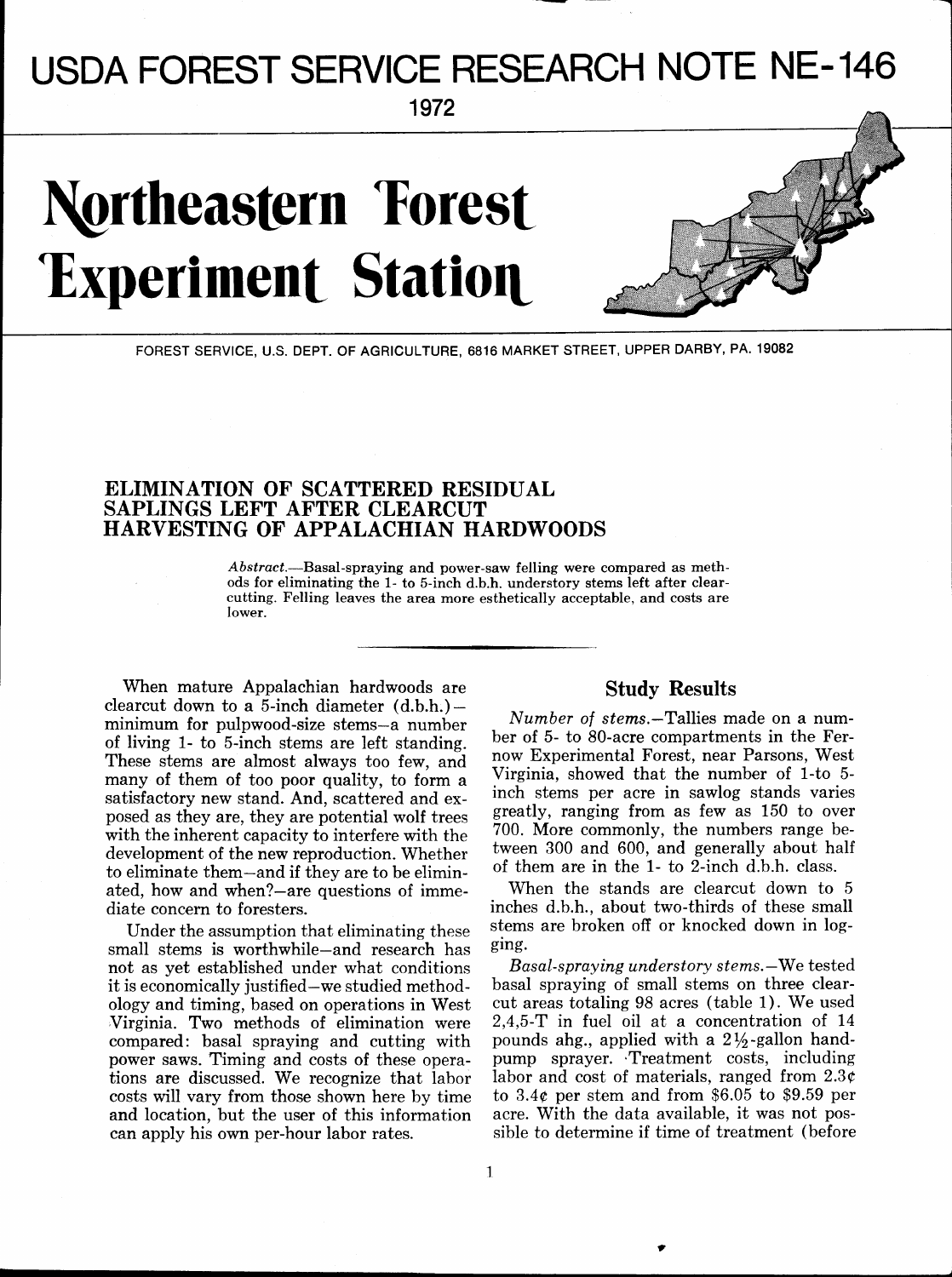| Area<br>No. | Acreage | Timing<br>οf<br>operation | Size of<br>stem<br>treated | <b>Stems</b><br>treated<br>/acre | <b>Stems</b><br>treated<br>/hour | Man-<br>hours<br>/acre | Labor cost<br>acre at<br>\$2/hour | Spray cost<br>/acre at<br>$$0.01/\text{stem}$ | Total costs |             |
|-------------|---------|---------------------------|----------------------------|----------------------------------|----------------------------------|------------------------|-----------------------------------|-----------------------------------------------|-------------|-------------|
|             |         |                           |                            |                                  |                                  |                        |                                   |                                               | Per<br>acre | Per<br>stem |
|             | Acres   |                           | Inches                     | No.                              | No.                              | $Man-$<br>hours        | \$                                | \$                                            | \$          | \$          |
| C. 38       | 13      | After<br>logging          | $1-5$                      | 265                              | 152                              | 1.70                   | 3.40                              | 2.65                                          | 6.05        | 0.023       |
| C. 36       | 12      | After<br>logging          | $1-5$                      | 279                              | 82                               | 3.40                   | 6.80                              | 2.79                                          | 9.59        | .034        |
| WS#3        | 73      | <b>Before</b><br>logging  | $2 - 5$                    | 212                              | 90                               | 2.40                   | 4.80                              | 2.12                                          | 6.92        | .033        |

Table 1.<sup>-C</sup>osts of basal spraying

Table 2.<sup>-Costs</sup> of felling

| Area.<br>No.           | Acreage | Timing<br>of<br>operation | Size of<br>stems<br>treated | <b>Stems</b><br>treated<br>/acre | <b>Stems</b><br>treated<br>/hour | Man-<br>hours<br>/acre | Labor costs<br>/acre at<br>\$2/hour | Cost of<br>power saw<br>/acre at<br>\$0.25/hr. | Total cost  |             |
|------------------------|---------|---------------------------|-----------------------------|----------------------------------|----------------------------------|------------------------|-------------------------------------|------------------------------------------------|-------------|-------------|
|                        |         |                           |                             |                                  |                                  |                        |                                     |                                                | Per<br>acre | Per<br>stem |
|                        | Acres   |                           | Inches                      | No.                              | No.                              | Man-<br>hours          | \$                                  | \$                                             | \$          | \$          |
| C. 17B<br>$C. -$       | 2.0     | <b>Before</b><br>logging  | $1-5$                       | 592                              | 237                              | 2.50                   | 5.00                                | 0.625                                          | 5.62        | 0.010       |
| Tier 3                 | 2.0     | <b>Before</b><br>logging  | $1-5$                       | 722                              | 321                              | 2.25                   | 4.50                                | .562                                           | 5.06        | .007        |
| Cold<br>Spring<br>sale | 4.0     | After<br>logging          | $1-5$                       | 107                              | 122                              | .88                    | 1.76                                | .220                                           | 1.98        | .019        |
|                        |         |                           |                             |                                  |                                  |                        |                                     |                                                |             |             |

or after logging) affected costs. Spray materials cost about  $1¢$  per stem (with very little variation between areas), and labor costs were computed at \$2 per hour. Only on-the-ground costs were considered; car travel and overhead costs were not included.

Mortality of treated stems varied. Based on previous mortality studies for this kind of treatment, we can expect a kill of 80 to 90 percent of treated stems.

Felling with power saw.-We tested powersaw cutting to eliminate the small stems on three areas totaling 8 acres (table 2). We used a small McCulloch saw with a 1-quart fuel tank (Mac 10-10 Automatic) and cut the stems about 6 inches above the ground.

On two of these areas, the stems were cut before logging (fig. I) ; on one, they were cut



Figure I.-Stems cut before logging. Left **on the ground, they interfere**  with the logging operation.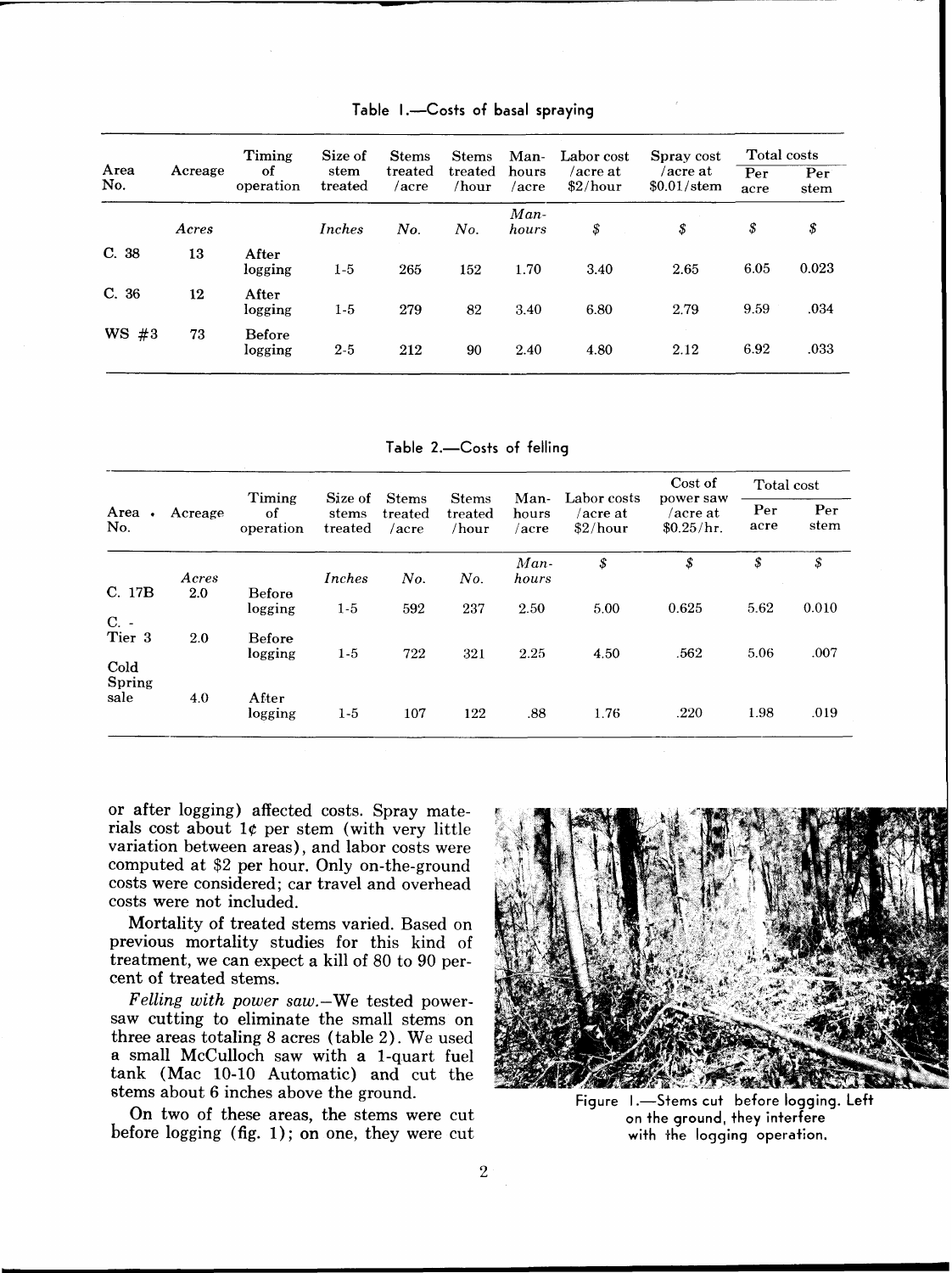a few months after clearcutting. Where the cutting was done before logging, costs per acre were \$5.62 and \$5.06; costs per stem were  $1c$ and 0.7e. On the area where cutting was done after logging, the job cost \$1.98 per acre and 1.9e per stem. After-logging treatment was cheaper per acre because there were fewer stems per acre to treat, but it was more costly per stem because of more walking time between the wider-spaced stems.

Labor cost was computed at \$2 per hour and power-saw costs at  $25¢$  per hour (maintenance, depreciation. and fuel). As with the basalspraying tests, only on-the-ground costs were considered.

#### **Discussion and Recommendations**

There are situations where the forester may wish to leave the 1- to 5-inch stems as a source of the next stand. These would be where the number of stems and the species composition are such that they promise a desirable potential new stand. Although such situations are probably rare, they should be recognized. For example, in northern hardwoods, where sugar maple is a desirable new crop, there may be enough 1- to 5-inch stems of this species to form the nucleus of a new forest.

Use of- power saws to eliminate the small stems was considerably cheaper than basal spraying. Some of this difference may be due to the fact that the sample areas where powersaw cutting was used were easier to work in than areas where basal spraying was used. Moreover, the felling areas were smaller, necessitating less prolonged and tiring labor. In spite of this, indications are that cutting was actually cheaper. Moreover, use of power saws was 100 percent effective, and the best that can be hoped for in basal spraying is 80 to 90 percent effectiveness.

Cutting has another advantage over basal spraying. Since the stems are dropped on the ground in cutting, the looks of the area are improved tremendously; and this is a big consideration in pleasing an esthetically-minded public (figs. 2 and **3).** 

The best time to cut these stems is during the first year after logging. After that, the brush grows up so fast that the difficulty and hazard of carrying out this operation are both

Figure 2.—The 1- to 5-inch stems were cut a few months after logging. **Laid on the ground, they present little adverse visual impact.**